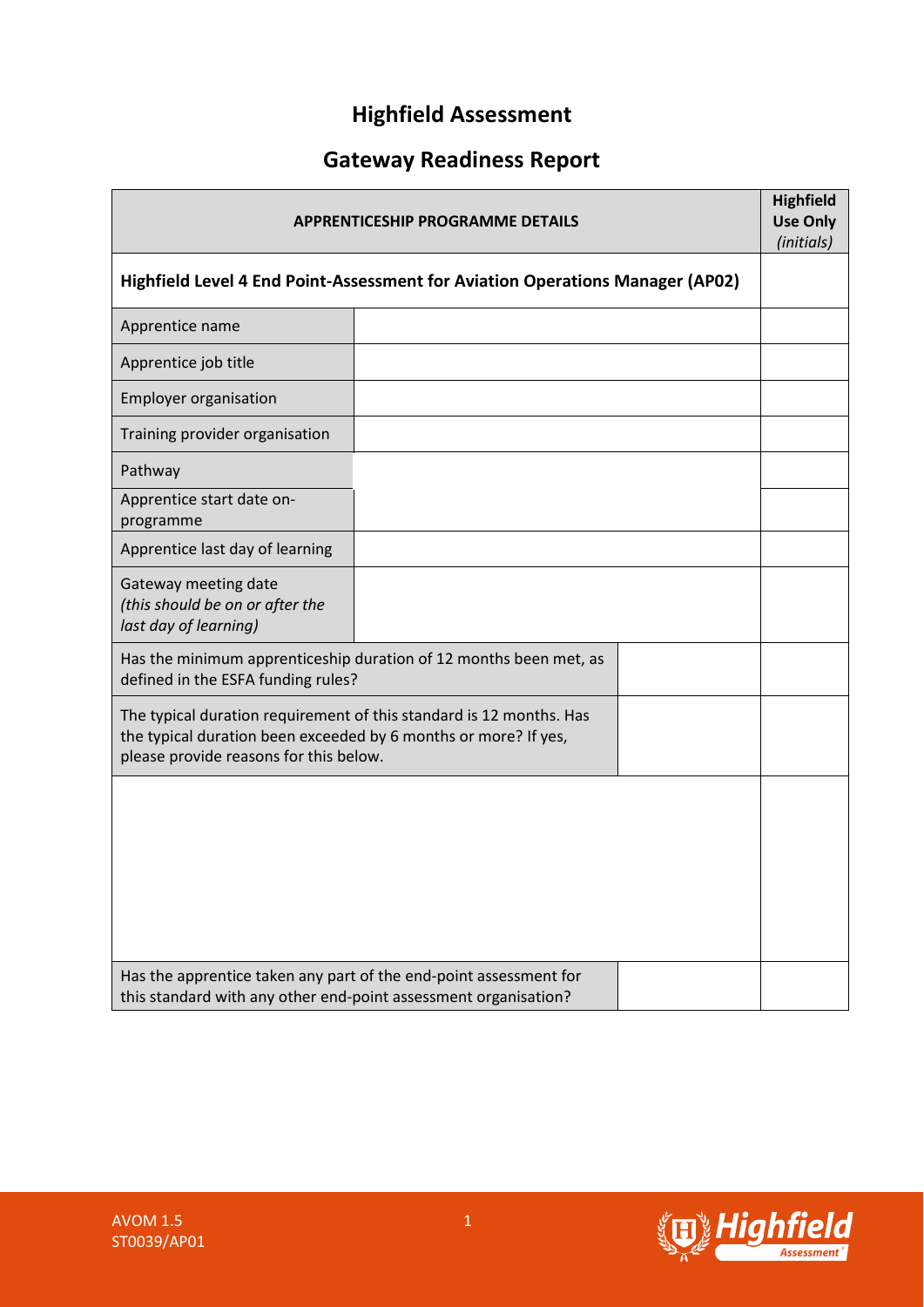| PREREQUISITE REQUIREMENTS                                           |                               |                                            |  |  |
|---------------------------------------------------------------------|-------------------------------|--------------------------------------------|--|--|
| Prerequisite<br>requirement                                         | Achieved by the<br>apprentice | <b>Highfield Use</b><br>Only<br>(initials) |  |  |
| Achieved English L2                                                 |                               |                                            |  |  |
| <b>Achieved Maths L2</b>                                            |                               |                                            |  |  |
| Reflective essay and log<br>of professional<br>competence completed |                               |                                            |  |  |

#### **GATEWAY REVIEW**

The gateway review should be completed by the employer, supported by the training provider, to record how the apprentice has met each of the standard subject areas. This can be discussed through a Q&A, and/or the apprentice may present evidence that can be reviewed during the meeting to show their achievement of the standard.

The employer, supported by the training provider, must agree that the apprentice is, in their view, competent in the role and therefore ready to undertake the end-point assessment. This should be recorded in the table below, along with any comments.

| <b>Standard area</b>                              | <b>Assessment</b><br>ready? | <b>Comments</b> |
|---------------------------------------------------|-----------------------------|-----------------|
| <b>Safety</b>                                     |                             |                 |
| <b>Security</b>                                   |                             |                 |
| <b>Compliance &amp; legislation</b>               |                             |                 |
| <b>Communication</b>                              |                             |                 |
| <b>Resource management</b>                        |                             |                 |
| <b>Airport operations</b>                         |                             |                 |
| <b>SLA/SOPs</b>                                   |                             |                 |
| <b>Disruption, incidents &amp;</b><br>emergencies |                             |                 |
| <b>Staff performance</b>                          |                             |                 |
| <b>Behaviours</b>                                 |                             |                 |

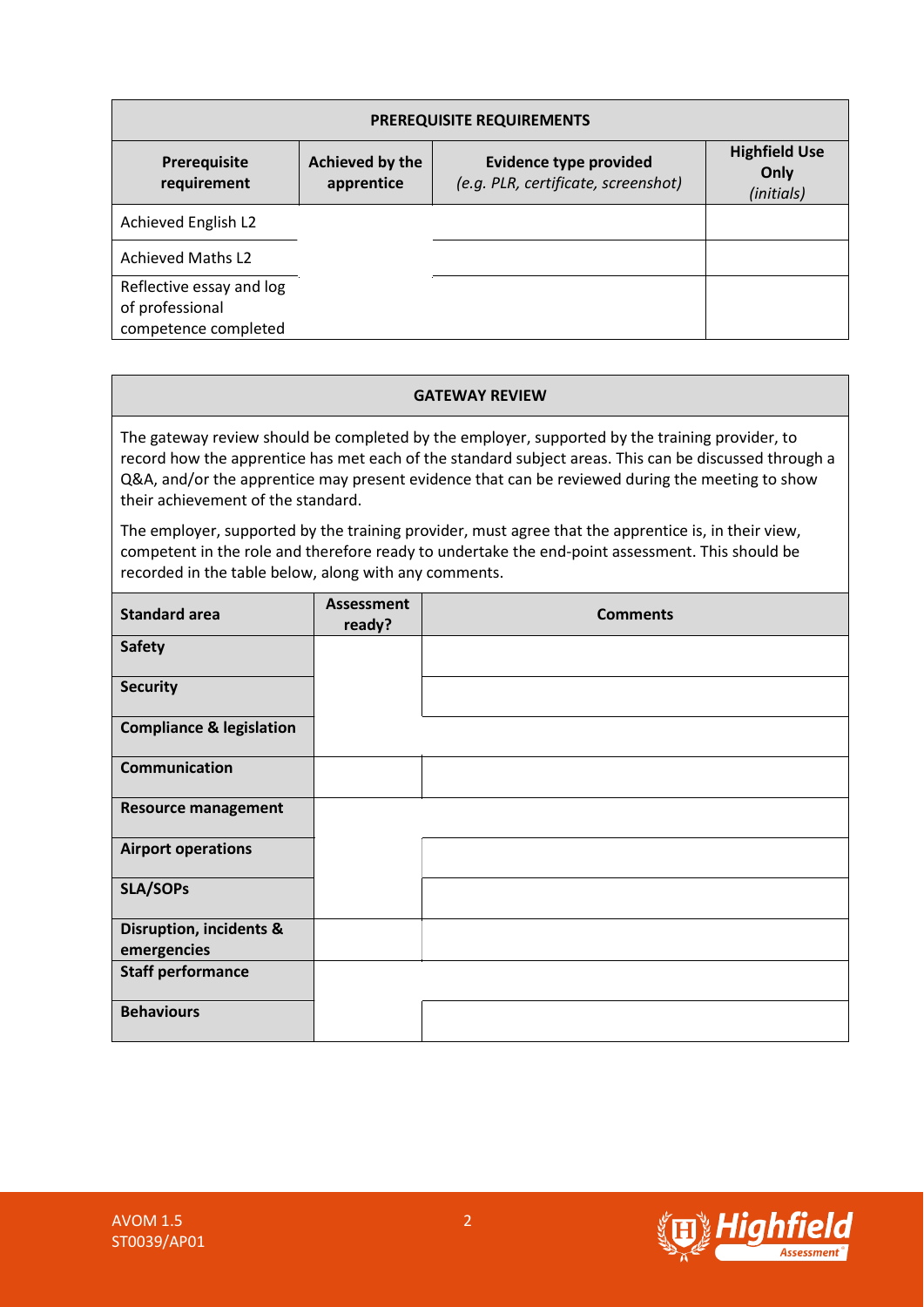## **Specialist Function 1: Aircraft Handling Manager:**

| <b>Standard area</b>           | <b>Assessment</b><br>ready? | <b>Comments</b> |
|--------------------------------|-----------------------------|-----------------|
| Payload and zero fuel          |                             |                 |
| weight (ZFW), weight &         |                             |                 |
| balance Aircraft               |                             |                 |
| documentation                  |                             |                 |
| <b>Airside Ramp Operations</b> |                             |                 |
|                                |                             |                 |
| <b>Aircraft Movements</b>      |                             |                 |
| <b>Manage and coordinate</b>   |                             |                 |
| airside handling team          |                             |                 |
| members, assets and            |                             |                 |
| vehicles - air cargo           |                             |                 |
| handling equipment             |                             |                 |
| (ACHE)                         |                             |                 |

# **Specialist Function 2: Aircraft Movement Manager:**

| <b>Standard area</b>         | <b>Assessment</b><br>ready? | <b>Comments</b> |
|------------------------------|-----------------------------|-----------------|
| <b>Manage the airside</b>    |                             |                 |
| movement of aircraft and     |                             |                 |
| or vehicles                  |                             |                 |
| Manage an airside            |                             |                 |
| movements team               |                             |                 |
| <b>Facilities Management</b> |                             |                 |
|                              |                             |                 |
| <b>Interpersonal Skills</b>  |                             |                 |
| <b>Management</b>            |                             |                 |

## **Specialist Function 3: Fire Service Watch Manager:**

| <b>Standard area</b>     | Assessment<br>ready? | <b>Comments</b> |
|--------------------------|----------------------|-----------------|
| Manage an on duty fire   |                      |                 |
| service watch            |                      |                 |
| Manage a multi appliance |                      |                 |
| aviation fire & rescue   |                      |                 |
| incident                 |                      |                 |
| Design and develop a     |                      |                 |
| multi appliance training |                      |                 |
| scenario                 |                      |                 |
| Deliver and monitor a    |                      |                 |
| multi appliance training |                      |                 |
| scenario                 |                      |                 |

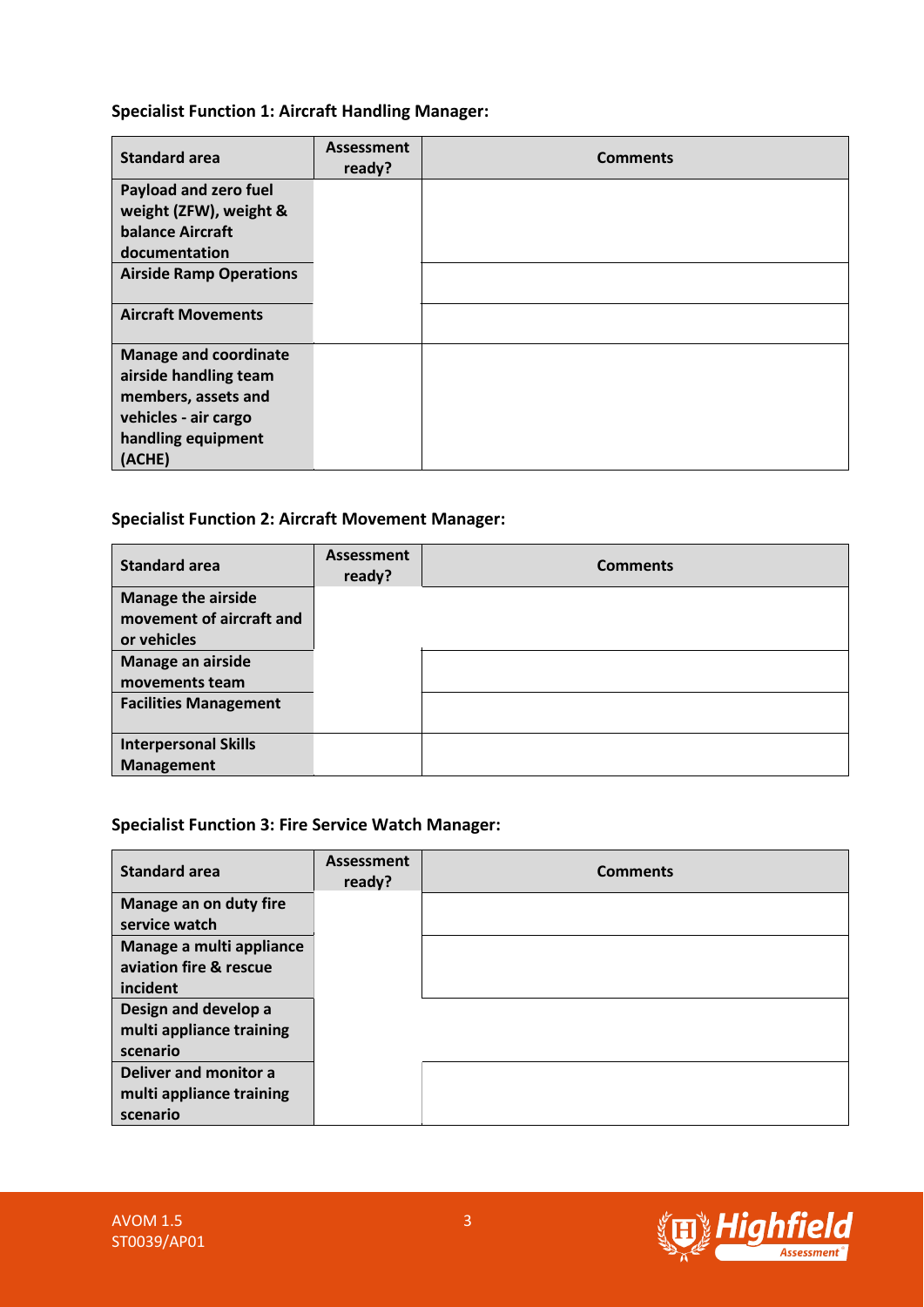# **Specialist Function 4: Flight Operations Manager – Air Traffic Control (ATC):**

| <b>Standard area</b>            | <b>Assessment</b><br>ready? | <b>Comments</b> |
|---------------------------------|-----------------------------|-----------------|
| <b>Manage Flight Operations</b> |                             |                 |
| - ATC                           |                             |                 |
| Manage a flight                 |                             |                 |
| operations team - ATC           |                             |                 |
| <b>Driving</b>                  |                             |                 |
|                                 |                             |                 |
| <b>Airfield administration</b>  |                             |                 |

# **Specialist Function 5: Flight Operations Manager – Operations:**

| <b>Standard area</b>               | Assessment<br>ready? | <b>Comments</b> |
|------------------------------------|----------------------|-----------------|
| <b>Operations rooms</b>            |                      |                 |
| administration                     |                      |                 |
| <b>Manage flight operations</b>    |                      |                 |
| <b>Planning</b>                    |                      |                 |
| Manage a flight<br>operations team |                      |                 |

# **Specialist Function 6: Passenger Operations Manager:**

| <b>Standard area</b>           | <b>Assessment</b><br>ready? | <b>Comments</b> |
|--------------------------------|-----------------------------|-----------------|
| <b>Travel documentation</b>    |                             |                 |
| <b>Check in</b>                |                             |                 |
| <b>Operational performance</b> |                             |                 |
| Service performance            |                             |                 |